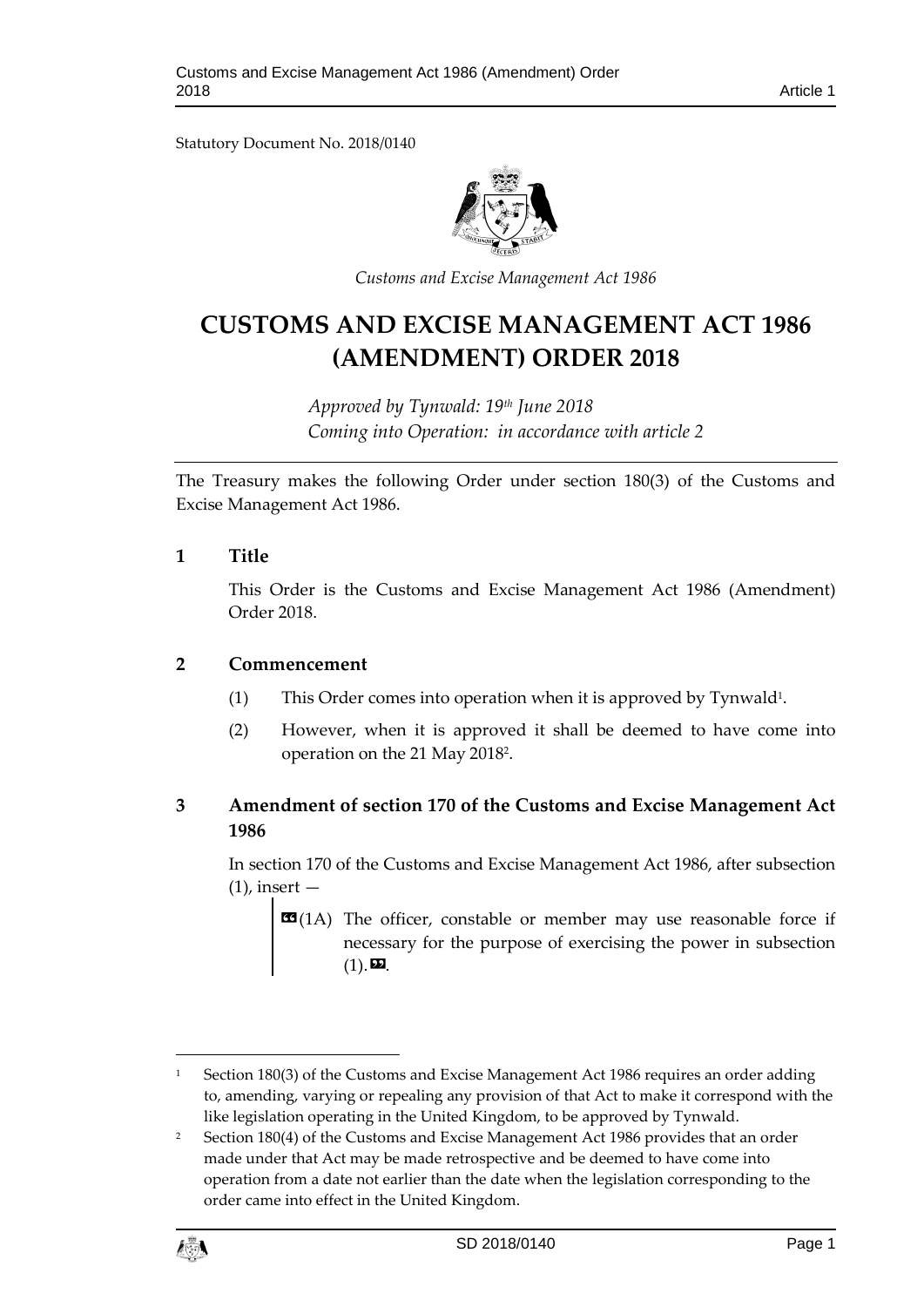### **MADE 18 MAY 2018**

**A L CANNAN** *Minister for the Treasury*